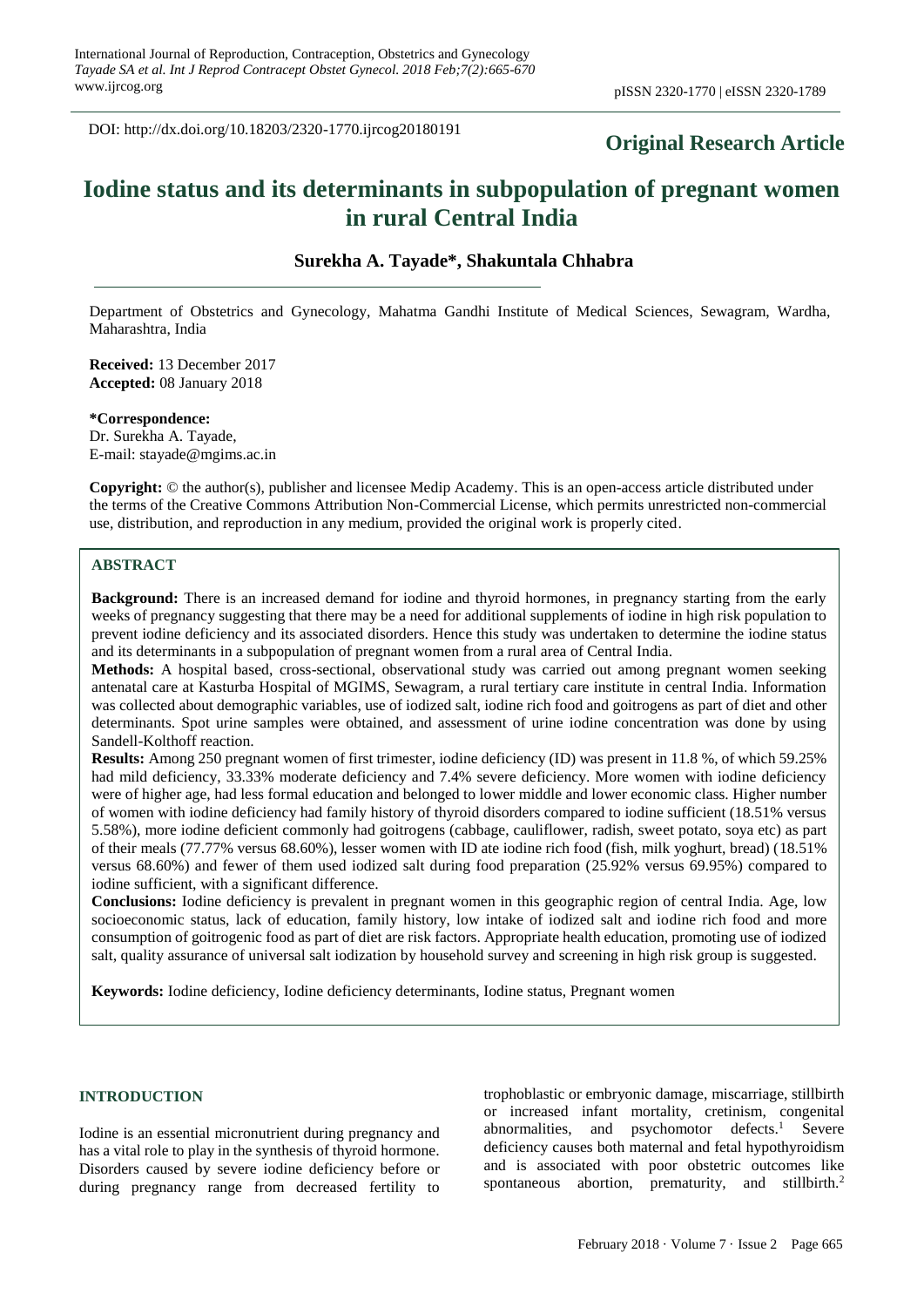Zimmerman has documented the effect of iodine insufficiency on fetal neurodevelopment and fetal growth restriction (FGR) or low birth weight (LBW), less is known about preterm birth (PTB) or preeclampsia.<sup>3</sup> Monitoring the iodine status in subpopulations of women of reproductive age group, pregnant women and school going children is of special importance to plan appropriate interventions.

With substantial progress in reducing iodine deficiency (ID), total number of countries with adequate intake increased from 67 to 116 between 2003 and 2014.<sup>4</sup> Steady progress is seen in Europe, Asia and Western Pacific and minimal recent progress in Africa.<sup>5</sup> European countries lacking specific iodine prophylaxis are also mildly deficient.<sup>6</sup> At least 1,572 million people worldwide are at risk of IDD and 655 million of these are affected by goitre mostly in developing countries but also in Europe.<sup>7,2</sup> Globally, around 29.8% of South Asian countries are estimated to have insufficient iodine intakes.<sup>8</sup> Consumption of few dairy products/seafood and large amounts of goitrogenic foods has led to dietary iodine insufficiency in India, with 71 million affected.<sup>9</sup> Additionally, high rainfall/flooding with mineral depletion makes Indian soil iodine deficient.<sup>10</sup> National Iodine Deficiency Disorders Control Program (NIDDCP) has been a success story, but iodine status has seldom been considered in pregnancy, with few studies focusing on sub-populations thus, iodine deficiency prevails in some regions. 11-13 With the ban on non- iodized salt, iodized salt is available in India, still its iodization and impact is unreliable partly due to access.<sup>13</sup> As facilities determining the urinary iodine concentration are limited to regional public health laboratories, in India, studies investigating iodine in pregnancy are scarce, hence this study was undertaken with the purpose to determine the iodine status in pregnant women especially in the rural population of central India to identify the pattern of iodine levels during pregnancy and generate data to inform policy makers regarding appropriate interventions.

# **METHODS**

# *Study design and study site*

A hospital based, cross sectional, observational study was conducted in the Kasturba Hospital, placed in rural eastern Maharashtra in central India. Kasturba Hospital is attached to Mahatma Gandhi Institute of Medical Sciences, Sewagram, Wardha, a tertiary care referral centre serving underprivileged rural masses.

# *Study population and ethical considerations*

250 consenting women with singleton pregnancy, attending antenatal clinic at Kasturba Hospital were recruited in first trimester. Women with multiple pregnancy, known thyroid disorders and factors affecting urinary iodine concentration were excluded. Ethical approval was sought from institutional ethical committee, informed written consent was obtained, and the research was conducted with no financial burden to the participant.

#### *Study Tool*

Demographic information, relevant obstetric and dietetic history was obtained in a pretested, validated questionnaire. Use of iodized salt, goitrogens in food (cabbage, cauliflower, radish, sweet potato, soya used at least once a week), iodine rich food (milk, yoghurt, bread, fish/other sea food) was considered in dietetic history. Socioeconomic status was classified using Modified Prasad's classification as upper, upper middle, middle, lower middle and lower using per capita income. Formal completed years of schooling was considered as one of the determinants.

# *Urinary Iodine estimation*

5-7 ml of random urine sample was collected from study subjects in clean plastic containers. Toluene (preservative) was layered over it and the sample were labelled, refrigerated and sent to Regional Public Health Laboratory, Nagpur for estimation of urinary iodine concentration (UIC) where UIC was determined by ammonium persulphate method. The method used iodine's role as a catalyst in the reduction of ceric ammonium sulfate (yellow color) to the cerous form (colorless) in the presence of arsenious acid (Sandell-Kolthoff reaction). Small samples of urine (0.25-0.5 ml) were digested with ammonium persulfate at 90-110°C; arsenious acid and ceric ammonium sulfate were then added. The decrease in yellow color over a fixed time period was measured by a spectrophotometer and plotted against a standard curve constructed with known amounts of iodine. Quality assurance was done by standardization of reagents and techniques. The interpretation of UIC was done as per WHO criteria 2013 (121) wherein values below 50 ug/l was severe deficiency, 50-99 ug/l moderate deficiency, 100-149 ug/l mild deficiency, 150-250 ug/l adequate iodine, and >250 ug/l was considered more than required.

# *Statistical analysis*

Data was entered in a spread sheet (Excel) and analysis was done by using descriptive statistics using SPSS 17.0 version. Normal distribution of the data was examined by Kolmogorov-Smirnov test and reported as arithmetic means±SD, non-normally distributed data as medians (quartiles) and categorical data as numbers and percentages. The proportions were compared by chi square test and a two-level P value  $< 0.05$  was considered as significant.

# **RESULTS**

A total of 250 participants were involved in the study with a mean age of 26.53±3.67 years. Maximum were gravida 2 and all were from first trimester of gestation. Iodine deficiency was present in 11.8% study participants, of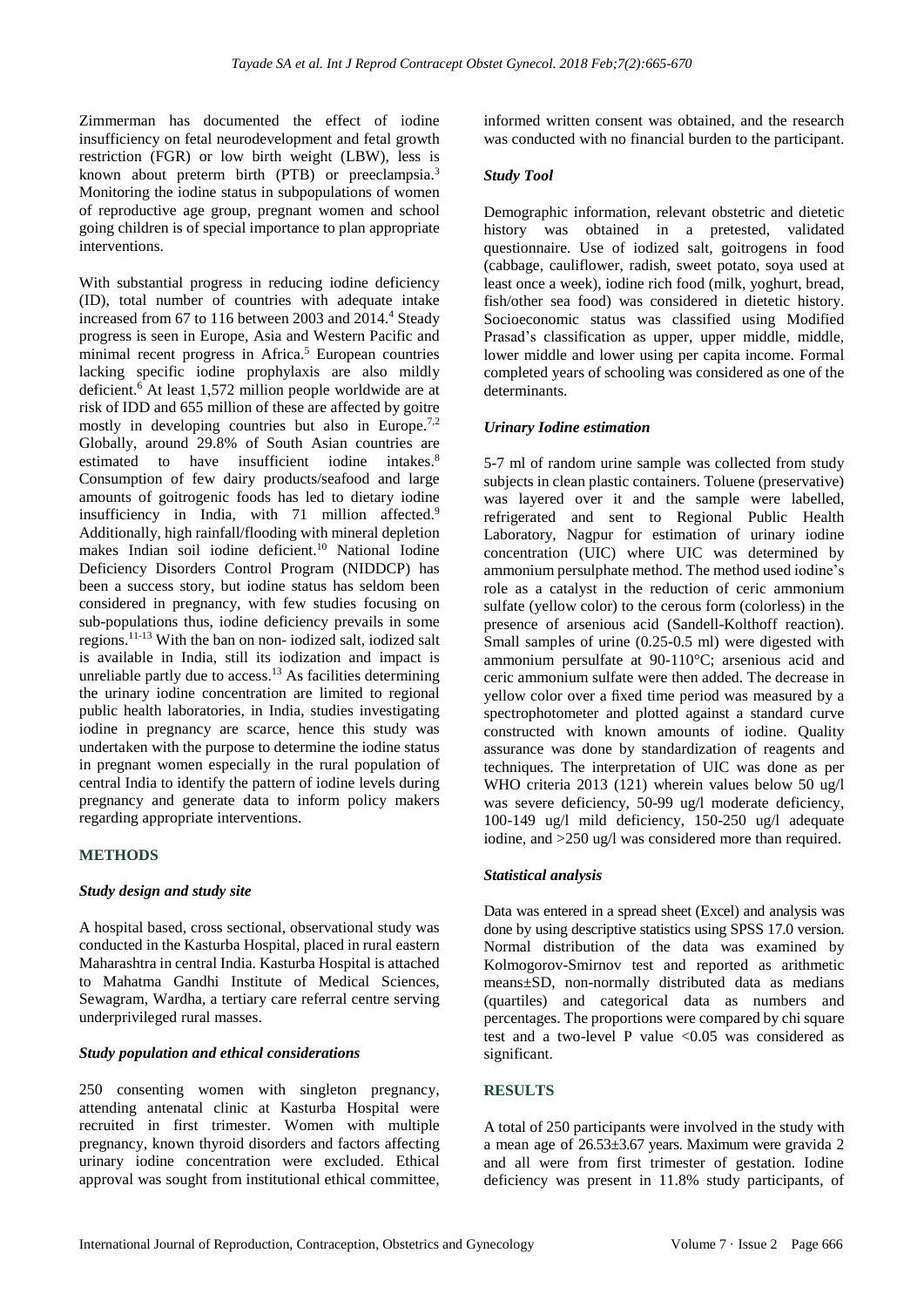which 59.25 % had mild deficiency, 33.33% moderate deficiency and 7.4% severe deficiency (Table 1).

#### **Table 1: Iodine levels in study subjects.**

| <b>Grading</b>      | <b>Urinary Iodine</b><br>concentration<br>$\mathbf{u}\mathbf{g}/\mathbf{l}$ | $N=250$                     | $\frac{0}{0}$ |
|---------------------|-----------------------------------------------------------------------------|-----------------------------|---------------|
| Severe deficiency   | < 50                                                                        | $\mathcal{D}_{\mathcal{L}}$ | 0.8           |
| Moderate deficiency | 50-99                                                                       | 9                           | 3.6           |
| Mild Deficiency     | 100-149                                                                     | 16                          | 6.4           |
| Adequate            | 150-250                                                                     | 223                         | 89.2          |
| Above requirements  | >250                                                                        |                             |               |

None below 19 years had iodine deficiency (ID), 1.25% between 20-24 years, 14.42% between 25-29 years, 15% below 30-34 years and 20% above 35 years had ID. Thus, more women with iodine deficiency were of higher age (Table 2).

None from upper class had ID, 3.22% from upper middle class, 5.76% from middle class, 22.41 % from lower middle class and 15.15 % from lower class had ID. More women from lower middle and lower class had ID. (Table 2). Among illiterate women, 75% had ID whereas 40%, 19.67% and 1.75 of those educated upto primary, secondary or higher secondary school had ID. With education the occurrence of ID reduced (Table 2). More women with iodine deficiency had family history of thyroid disorders compared to iodine sufficient (18.51% versus 5.58 %), higher number of iodine deficient commonly had goitrogens (cabbage, cauliflower, radish,

sweet potato, soya etc) as part of their meals 77.77% versus 68.60 %), lesser women with ID ate iodine rich food (18.51 % versus 68.60%) and fewer of them used iodized salt during food preparation (25.92% versus 69.95% ) compared to iodine sufficient with a significant difference (Table 3).

| <b>Demographic</b><br>variables | Age in                | <b>Numbers</b> | <b>Iodine</b><br>deficient |                |
|---------------------------------|-----------------------|----------------|----------------------------|----------------|
|                                 | years                 |                | $\mathbf n$                | $\frac{6}{9}$  |
| Age in years                    | Below 19              | 1              | $\Omega$                   | 0              |
|                                 | $20 - 24$             | 80             | $\mathbf{1}$               | 1.25           |
|                                 | 25-29                 | 104            | 15                         | 14.42          |
|                                 | $30 - 34$             | 60             | 9                          | 15             |
|                                 | >35                   | 5              | 1                          | 20             |
| Socioeconomic<br>status         | Upper                 | 15             | $\Omega$                   | $\overline{0}$ |
|                                 | Upper<br>31<br>middle |                | 1                          | 3.22           |
|                                 | Middle                | 52             | 3                          | 5.76           |
|                                 | Lower<br>Middle       | 58             | 13                         | 22.41          |
|                                 | Lower                 | 66             | 10                         | 15.15          |
| Education                       | Illiterate            | 4              | 3                          | 75             |
|                                 | Primary               | 25             | 10 <sup>1</sup>            | 40             |
|                                 | Secondary             | 61             | 12                         | 19.67          |
|                                 | Higher<br>Secondary   | 114            | $\mathfrak{D}$             | 1.75           |
|                                 | Graduate              | 36             | 0                          | 0              |
|                                 | Post<br>Graduate      | 10             | $\Omega$                   | $\Omega$       |

#### **Table 2: Demographic variables and iodine deficiency.**

| <b>Determinants</b>   | Value         | Iodine sufficient $n=223$ |       | Iodine deficient $n=27$ |       | $X^2$ value |           |
|-----------------------|---------------|---------------------------|-------|-------------------------|-------|-------------|-----------|
|                       |               | $\mathbf n$               | $\%$  | $\mathbf n$             | $\%$  |             | p-value   |
| <b>Family history</b> | Yes           | 8                         | 3.58  |                         | 18.51 | 10.85       | 0.00098   |
| Goitrogens            | Yes           | 153                       | 68.60 |                         | 77.77 | 0.95        | 0.32      |
| Iodine rich food      | Yes           | 153                       | 68.60 |                         | 18.51 | 25.88       | 0.0000036 |
| Iodized salt          | Yes           | 156                       | 69.95 |                         | 25.92 | 34.06       | 0.000001  |
|                       | No            | 22                        | 9.86  | 13                      | 48.14 |             |           |
|                       | Don't<br>know | 34                        | 15.24 |                         | 25.92 | 23          | 0.0000016 |

Most participants, were from rural background as the study site was rural (211 (84.4%) rural and 39 (15.6%) urban). Among rural residents, 23 of 211, (10.90 %) and 4 of 39 (10.25%) from urban area had ID. Thus, ID was similar in rural as well as urban population with no significant difference.

#### **DISCUSSION**

Iodine plays a central role in thyroid physiology, being both a major constituent of thyroid hormones and a regulator of thyroid gland function.<sup>14</sup> With an increased demand for thyroid hormone and decreased iodine availability due to transfer to fetus and intensified urinary losses, maintaining a euthyroid state in pregnancy is a challenge for the thyroid gland.<sup>15</sup> Iodine deficiency (ID) can result in overt hypothyroxinemia, goiter, and the spectrum of iodine deficiency disorders (IDD).<sup>16</sup> The global iodine status has improved markedly, but still 1.88 billion people are estimated to have insufficient intake and about 41 million new-borns /year remain unprotected from the consequences of brain damage associated with ID. $8,17$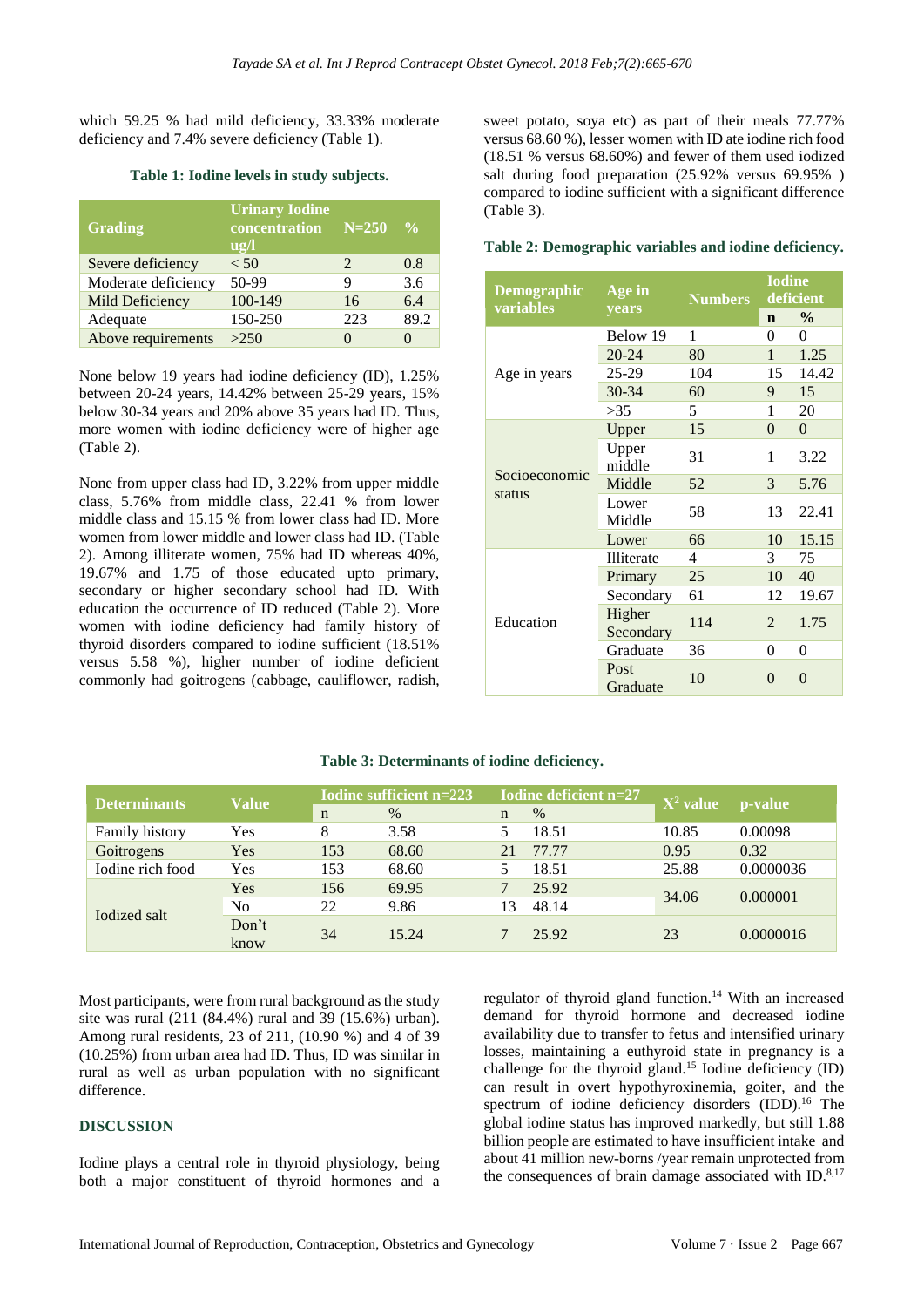However, scarce data exists for women of reproductive age and for pregnant women at national or sub-national level in most countries.<sup>18</sup> Thus, this study was undertaken to determine the iodine status in pregnant women of rural area and suggest appropriate interventions.

In global prevalence data, India shows adequate iodine nutrition with a urinary iodine concentration (UIC) of 100- 299 µg/L, however, subnational data may not reflect regional differences very well. A review of Indian studies revealed significant ID in pregnant women suggesting that UIC monitoring in pregnancy be a vital component of the National program on control of IDD and highlighting the need for national level representative surveys.19,20 In the present study too, 11.8% pregnant women had ID.

Dietary iodine insufficiency is common in India, with an estimated total of 71 million affected.<sup>9</sup> Two cross-sectional studies from Rajasthan, revealed a median UIC of 127 ug/L in and 118 ug/L in pregnant women of  $>28$  weeks of gestation. Among Indian tribal women, Menon et al found a median UIC of 106 and 71 mg/l at 17 and 34 weeks of pregnancy, respectively.<sup>23</sup> In contrast, Lean et al in Pune, Maharashtra reported an adequate median UIC of 203 and 211 ug/l at 17 and 34 weeks respectively, implying that ID is unlikely in this population.<sup>24</sup> This difference from different areas of the same country highlights the geographical variation which may be due to cultural/dietary habits, availability of iodine fortified products, and proximity to the sea and access to fish/seafood.

Various studies have revealed linear correlation between maternal age and UIC. In the present study as the age increased the occurrence of ID was more. Bath found a weak correlation between age and iodine-to-creatinine ratio at 12 weeks in a linear regression model while Wei Z also found positive correlation ( $b\frac{1}{4}$  0·007, P-0·001).<sup>25,26</sup> Zoysa et al reported that women  $\leq 25$  years had significantly lower UIC compared to  $\geq 25$  years.<sup>27</sup> Ghassabian et al too found age as a covariate and Menon et al reported that with 1 year increase in age, UIC decreased by 5%.<sup>28,23</sup>

Iodine sufficient were better formally educated than deficient, and illiteracy was more commonly seen in ID in the present study. Bath et al too found a positive correlation between education and iodine status and reported that with increased education there was knowledge about iodine containing food and food products, adequate and appropriate consumption of iodized salt and normal iodine status in pregnancy.<sup>25</sup> Ghassabian et al found that education status had a positive effect on UIC.<sup>28</sup> Contents of meals are dependent on economic status so socioeconomic status does affect the iodine status. Foods such as milk, eggs and bread are good sources of iodine, cow's milk being considered important and associations between low intake of milk and low UIC has been reported.<sup>29,25</sup> Due to the high iodine concentration in seawater and seaweed, populations that live near the sea and frequently eat seafood usually ingest more than double the amount of iodine ingested by other populations. $30,31$ Thus, a higher percentage of women belonging to lower middle and lower class had ID. A family history of TD, increases risk for further developing TD with an etiology of ID. The risk is slightly greater if one has a first-degree relative (mother, sister, and daughter) with TD.<sup>32</sup> However, others report that a positive family history of any form of TD may not be associated with increased risk of developing ID or hypothyroidism.<sup>33</sup> The present study found a positive correlation.

National Coverage Evaluation Survey 2011, has revealed that 91% of households had access to iodized salt, 71% consumed adequately iodized salt and 9% consumed salt with no iodine; with wide rural urban variation (83.2% in urban versus 66.1% in rural areas) and across different States/Union territories (UT). <sup>31</sup> Government of India in 1997 imposed a ban on the storage and sale of non-iodized salt and by 2000 all UTs and states except Kerala initiated it. In Maharashtra, the ban was partial. In Maharashtra, 77.4% households used iodized salt, 14% used inadequately iodized salt and 8.6 % used non- iodized salt.<sup>34</sup> In the present study pregnant women with ID had poor intake of iodized salt. Maharashtra government may seriously think about imposing the ban completely and consider increasing the fortification of salt from 15 ppm to 20 ppm as the need for iodine during pregnancy increases rapidly. Fortification of alternative food for consumption by pregnant women may also be thought of.

Goitrogens are substances that disrupt the production of [thyroid hormones](https://en.wikipedia.org/wiki/Thyroid_hormones) by interfering with iodine uptake in the thyroid gland triggering the [pituitary](https://en.wikipedia.org/wiki/Pituitary) to release TSH, which then promotes the growth of thyroid tissue, eventually leading to [goiter.](https://en.wikipedia.org/wiki/Goiter) <sup>10</sup> These, if consumed in considerable quantities may contribute to development of goiter but it is difficult to incriminate them as etiologic factors in vast majority of goitrous patients. $35$  In the present study, there was an overall increased consumption of goitrogenic food in study participants. This may be due to overall diet pattern of this rural area favouring vegetables.

In the present study, there was overall low consumption of iodine rich food in women with ID. Many Japanese eat seaweed and make soup stock from kelp on a daily basis, and in fact it is widely believed in the Japanese society that seaweed intake is good for pregnancy.<sup>17,36</sup> In U.S, the common sources of iodine are iodized salt, dairy products, breads and seafood and thus adequate iodine was maintained.<sup>37</sup> In Australia, mandatory use of iodized salt (25-65 mg/kg) by bread manufacturers and a daily supplement intake of 150 μg of iodine by pregnant women were recommended by the National Health and Medical Research Council.<sup>38</sup> Pregnant women in New Zealand are supplemented with iodized salt in bread to achieve adequate iodine intake.<sup>39</sup> Present study findings also recommend fortification of alternative foods like wheat flour or bread to provide adequate iodine.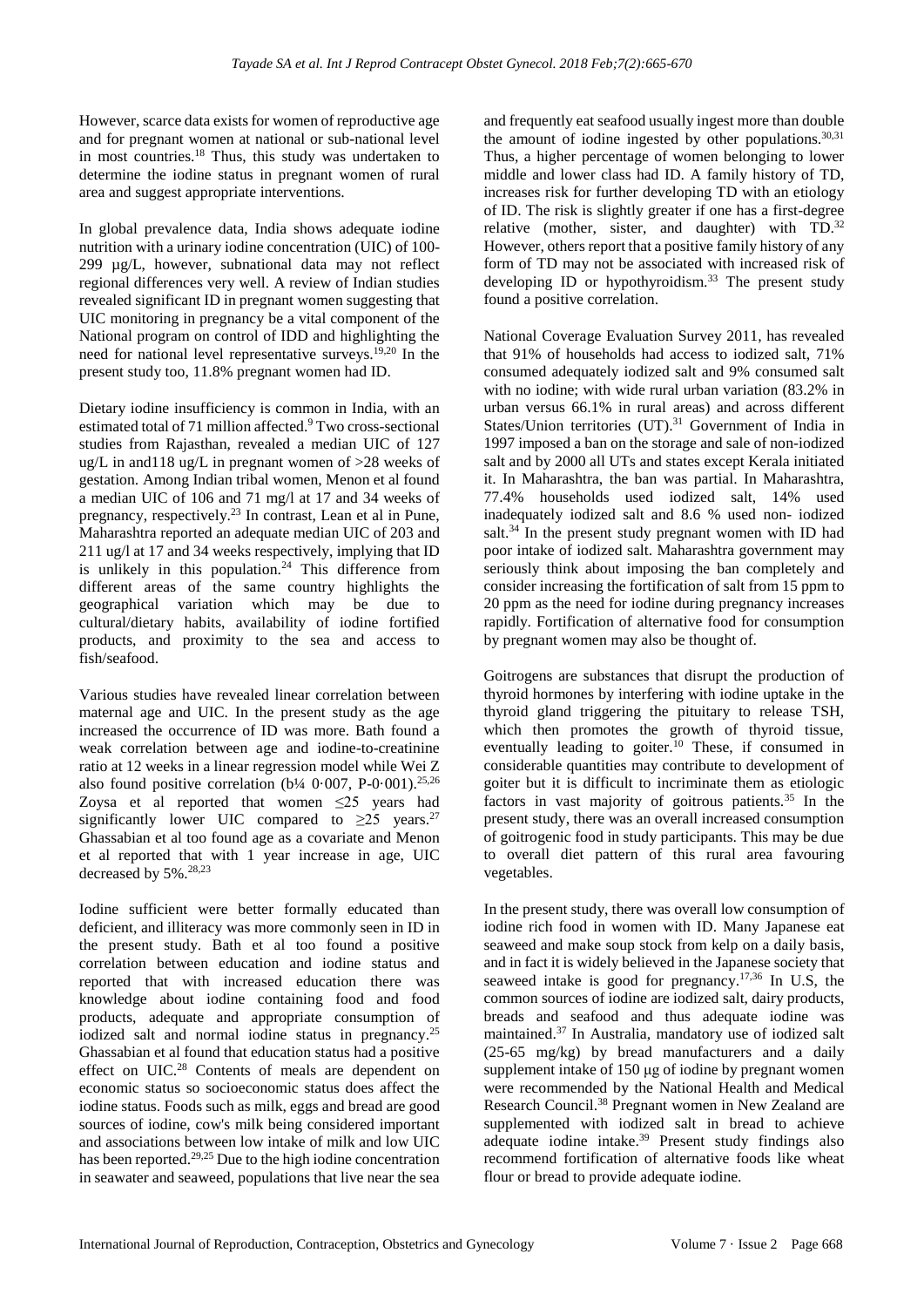# **CONCLUSION**

In this geographic region of rural central India, 11.8% pregnant women representing general antenatal population had iodine deficiency (ID). Higher age and higher gravidity were risk factors for ID and it is suggested that older pregnant women and women with high gravidity should be evaluated for ID. Similar occurrence of ID was detected in rural and urban population, suggesting no difference in strategies for rural and urban population. Economic class affected ID as more women with ID were from lower middle and lower economic class, maybe they need more thrust for screening and appropriate intervention.

Good education affected iodine status. Better female literacy would improve the iodine intake and life style which later is likely to affect the happenings during pregnancy. Family history being an important risk factor, it is suggested that pregnant women with family history of TD should undergo complete evaluation for ID. There was overall high use of goitrogenic food as part of meals in most study participants and iodine deficient consumed iodized salt for food preparation in lesser numbers. It is suggested that there should be particular focus, in ensuring appropriate iodization of salt with respect to increased demand for iodine in pregnancy and ensure use. Fortification of other foods like wheat flour and bread is also suggested.

Maharashtra government may rethink about imposing a complete ban on non-iodized salt and promote universal salt iodization particularly in areas of ID. Household survey for detecting ID should be intensified in this geographic region and focus should be on universal coverage and quality of iodized salt. Health education regarding goitrogenic food and its alternatives and advantage of iodine rich food in the community are suggested and more research is required in this aspect.

#### **ACKNOWLEDGMENTS**

Authors acknowledge the support provided by faculty and postgraduates of Department of Obstetrics and Gynaecology and administrative authorities of Mahatma Gandhi Institute of Medical Sciences, Sewagram. Authors also acknowledge the participants for agreeing to be a part of this study.

*Funding: Mahatma Gandhi Institute of Medical Sciences, Sewagram, Wardha, India Conflict of interest: None declared Ethical approval: The study was approved by the Institutional Ethics Committee*

#### **REFERENCES**

1. Ghirri P, Lunardi S, Boldrini A. Iodine Supplementation in the Newborn. Nutrients. 2014;6(1):382-90.

- 2. WHO. Assessment of iodine deficiency disorders and monitoring their elimination: a guide for programme managers. Geneva: WHO; 2007.
- 3. Zimmermann MB. Iodine deficiency in pregnancy and the effects of maternal iodine supplementation on the offspring: a review. 2008;89(2):668S-72S.
- 4. Zimmermann MB, Andersson M. Update on iodine status worldwide. Curr Opin Endocrinol Diabetes Obes. 2012;19(5):382-7.
- 5. Pearce SHS, Brabant G, Duntas LH, Monzani F, Peeters RP, Razvi S. ETA guideline: management of subclinical hypothyroidism. Eu Thyroid J. 2013;2(4):215-28.
- 6. Vitti P, Delange F, Pinchera A, Zimmermann M, Dunn JT. Europe is iodine deficient. Lancet. 2003;361(9364):1226.
- 7. Bernal J. Thyroid hormone receptors in brain development and function. Nature Clin Practice Endocrinol Metab. 2007;3(3):249-59.
- 8. Andersson M, Karumbunathan V, Zimmermann MB. Global iodine status in 2011 and trends over the past decade. J Nutr. 2012;142(4):744-50.
- 9. Kochupillai N, Mehta M. Iodine deficiency disorders and their prevention in India. Reviews in Endocrine and Metabolic Disorders. 2008;9(3):237.
- 10. Kapil U. Health consequences of iodine deficiency. Sultan Qaboos Univ Med J. 2007;7(3):267-72.
- 11. Chakraborty I, Chatterjee S, Bhadra D, Mukhopadhyaya B. Iodine deficiency disorders among the pregnant women in a rural hospital of West Bengal. Ind J Med Res. 2006;123(6):825.
- 12. Rendina D, De Filippo G, Mossetti G, Zampa G, Muscariello R, Benvenuto G, et al. Relationship between metabolic syndrome and multinodular nontoxic goiter in an inpatient population from a geographic area with moderate iodine deficiency. J Endocrinol Investigation. 2012;35(4):407-12.
- 13. Kapil U. Presence of severe iodine deficiency in areas with adequate salt iodization. Indian J Pediatr. 2011;78(10):1299-300.
- 14. Charoenratana C, Leelapat P, Traisrisilp K, Tongsong T. Maternal iodine insufficiency and adverse pregnancy outcomes. Maternal and child nutrition. 2016;12(4):680-7.
- 15. Glinoer D. The regulation of thyroid function during normal pregnancy: importance of the iodine nutrition status. Best Practice and Research Clinical Endocrinology and Metabolism. 2004;18(2):133-52.
- 16. Glinoer D. The importance of iodine nutrition during pregnancy. Public Health Nutr. 2007;10(12A):1542- 6.
- 17. Jaikrishna N. Effect of iodine supplementation in Indian pregnant women on maternal and newborn thyroid function and cognitive development: Wageningen University; 2015.
- 18. Caldwell KL, Makhmudov A, Ely E, Jones RL, Wang RY. Iodine status of the US population, National Health and Nutrition Examination Survey, 2005-2006 and 2007-2008. Thyroid. 2011;21(4):419-27.